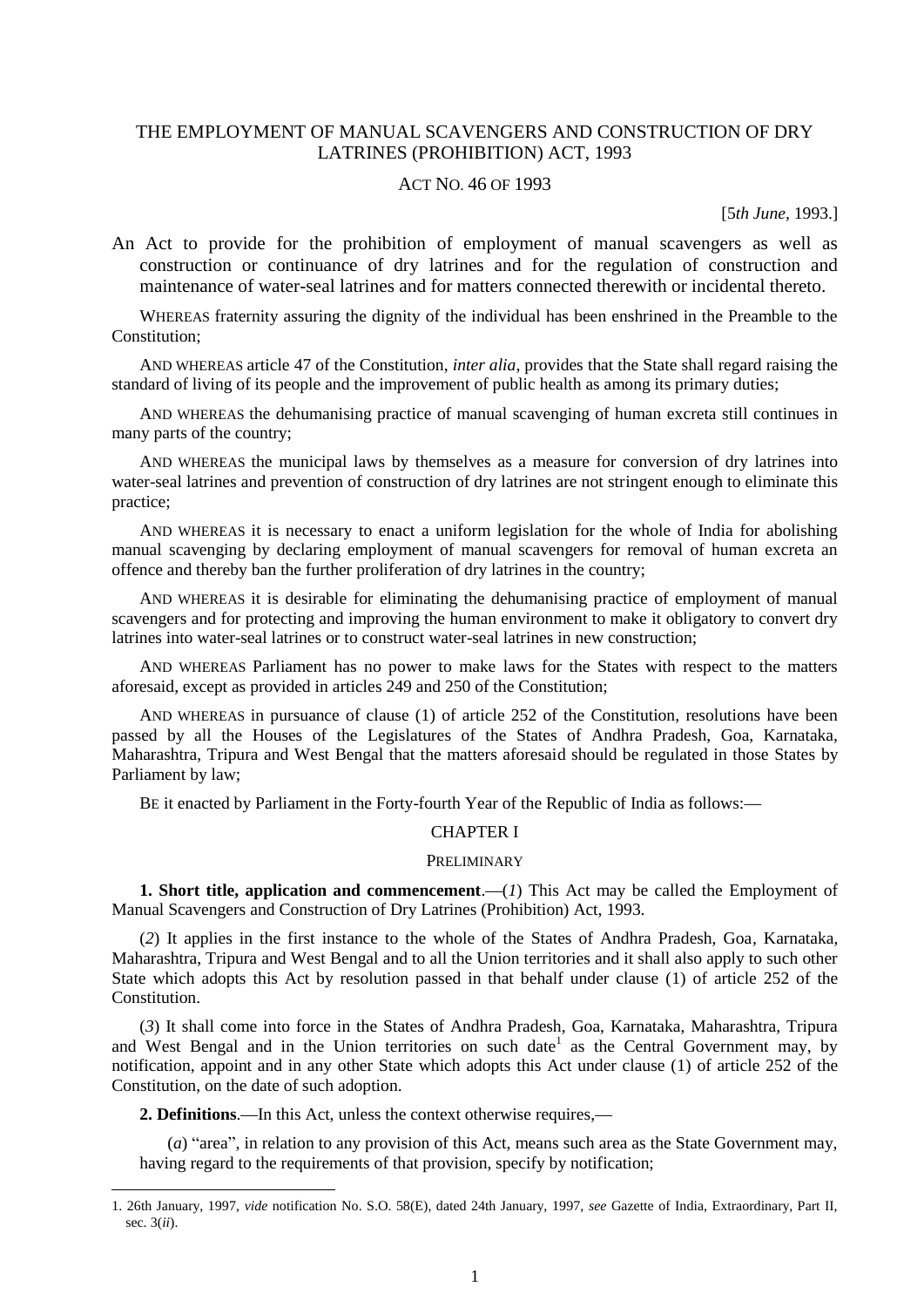(*b*) "building" means a house, out-house, stable, latrine, urinal, sheet house, hut, wall (other than a boundary wall) or any other structure whether made of masonry, bricks, wood, mud, metal or other material;

(*c*) "dry latrine" means a latrine other than a water-seal latrine;

(*d*) "environment" includes water, air and land and the inter-relationship which exists among and between water, air and land and human beings, other living creatures, plants, micro-organism and property;

(*e*) "environmental pollutant" means any solid, liquid or gaseous substance present in such concentration as may be, or tend to be, injurious to environment;

(*f*) "environmental pollution" means the presence in the environment of any environmental pollutant;

(*g*) "Executive Authority" means an Executive Authority appointed under sub-section (*1*) of section 5;

(*h*) "HUDCO" means the Housing and Urban Development Corporation Limited, a Government company registered by that name under the Companies Act, 1956 (1 of 1956);

(*i*) "latrine" means a place set apart for defecation together with the structure comprising such place, the receptacle therein for collection of human excreta and the fittings and apparatus, if any, connected therewith;

(*j*) "manual scavenger" means a person engaged in or employed for manually carrying human excreta and the expression "manual scavenging" shall be construed accordingly;

(*k*) "notification" means a notification published in the Official Gazette;

(*l*) "prescribed" means prescribed by rules made under this Act;

(*m*) "State Government", in relation to a Union territory, means the Administrator thereof appointed under article 239 of the Constitution;

(*n*) "water-seal latrine" means a pour-flush latrine, water flush latrine or a sanitary latrine with a minimum water-seal of 20 millimetres diameter in which human excreta is pushed in or flushed by water.

# CHAPTER II

#### PROHIBITION OF EMPLOYMENT OF MANUAL SCAVENGERS, ETC.

**3. Prohibition of employment of manual scavengers, etc**.**—**(*1*) Subject to sub-section (*2*) and the other provisions of this Act, with effect from such date and in such area as the State Government may, by notification, specify in this behalf, no person shall**—**

(*a*) engage in or employ for or permit to be engaged in or employed for any other person for manually carrying human excreta; or

(*b*) construct or maintain a dry latrine.

(*2*) The State Government shall not issue a notification under sub-section (*1*) unless**—**

(*i*) it has, by notification, given not less than ninety days' notice of its intention to do so;

(*ii*) adequate facilities for the use of water-seal latrines in that area exist; and

(*iii*) it is necessary or expedient to do so for the protection and improvement of the environment or public health in that area.

**4. Power to exempt**.**—**The State Government may, by a general or special order published in the Official Gazette, and upon such conditions, if any, as it may think fit to impose, exempt any area, category of buildings or class of persons from any provisions of this Act or from any specified requirement contained in this Act or any rule, order, notification or scheme made thereunder or dispense with the observance of any such requirement in a class or classes of cases, if it is satisfied that compliance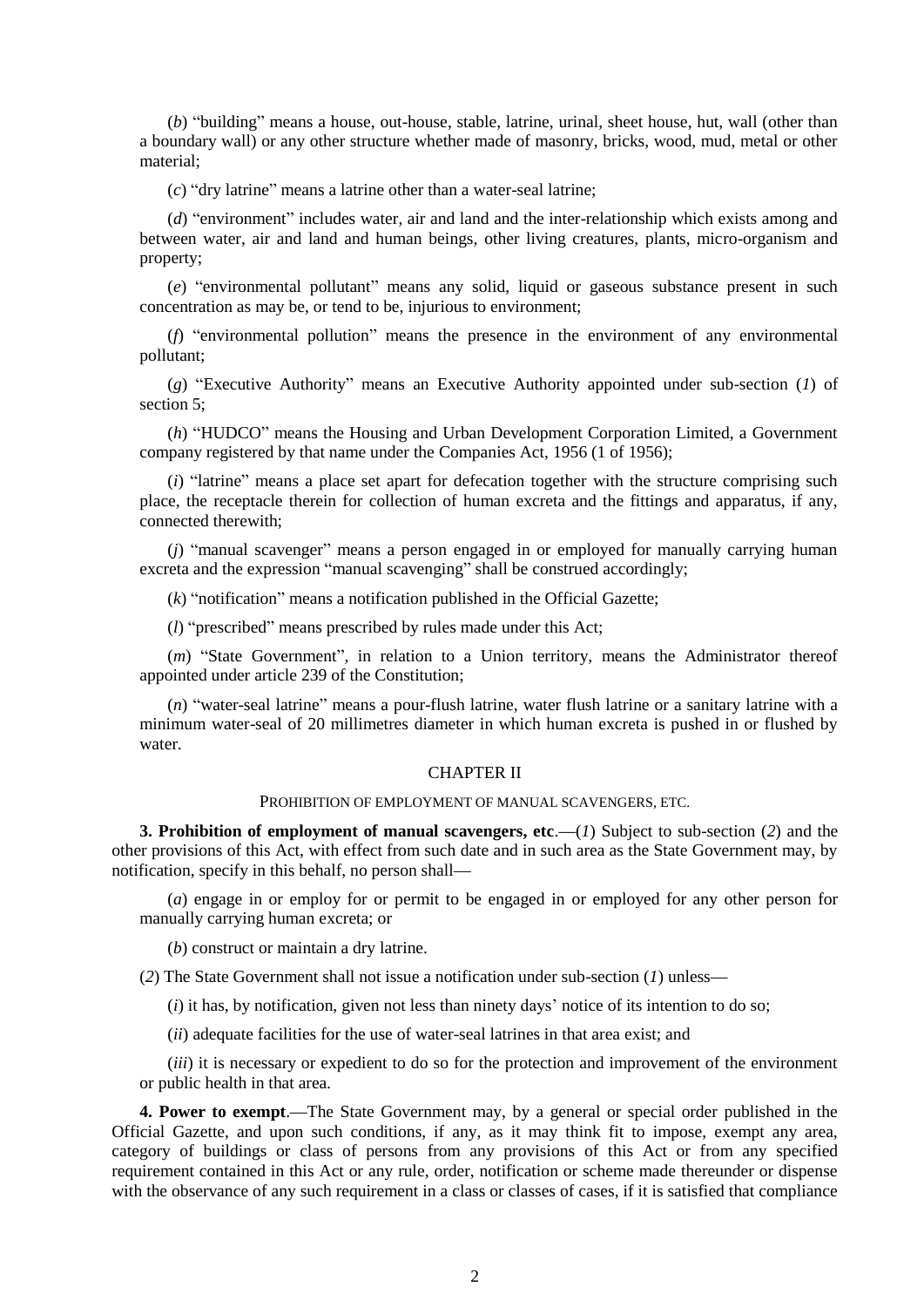with such provisions or such requirement is or ought to be exempted or dispensed with in the circumstances of the case.

#### CHAPTER III

#### IMPLEMENTING AUTHORITIES AND SCHEMES

**5. Appointment of Executive Authorities and their powers and functions**.**—**(*1*) The State Government may, by order published in the Official Gazette, appoint a District Magistrate or a Sub-Divisional Magistrate, as an Executive Authority to exercise jurisdiction within such area as may be specified in the order and confer such powers and impose such duties on him, as may be necessary to ensure that the provisions of this Act are properly carried out and the Executive Authority may specify the officer or officers, subordinate to him, who shall exercise all or any of the powers, and perform all or any of the duties, so conferred or imposed and the local limits within which such powers or duties shall be carried out by the officer or officers so specified.

(*2*) The Executive Authority appointed under sub-section (*1*) and the officer or officers specified under that sub-section shall, as far as practicable, try to rehabilitate and promote the welfare of the persons who were engaged in or employed for as manual scavengers in any area in respect of which a notification under sub-section (*1*) of section 3 has been issued by securing and protecting their economic interests.

**6. Power of State Government to make schemes**.**—**(*1*) The State Government may, by notification, make one or more schemes for regulating conversion of dry latrines into, or construction and maintenance of, water-seal latrines, rehabilitation of the persons who were engaged in or employed for as manual scavengers in any area in respect of which a notification under sub-section (*1*) of section 3 has been issued in gainful employment and administration of such schemes and different schemes may be made in relation to different areas and for different purposes of this Act:

Provided that no such scheme as involving financial assistance from the HUDCO shall be made without consulting it.

(*2*) In particular, and without prejudice to the generality of the foregoing power, such schemes may provide for all or any of the following matters, namely:**—**

(*a*) time-bound phased programme for the conversion of dry latrines into water-seal latrines;

(*b*) provision of technical or financial assistance for new or alternate low cost sanitation to local bodies or other agencies;

(*c*) construction and maintenance of community latrines and regulation of their use on pay and use basis;

(*d*) construction and maintenance of shared latrines in slum areas or for the benefit of socially and economically backward classes of citizens;

(*e*) registration of manual scavengers and their rehabilitation;

(*f*) specification and standards of water-seal latrines;

(*g*) procedure for conversion of dry latrines into water-seal latrines;

(*h*) licensing for collection of fees in respect of community latrines or shared latrines.

**7. Power of State Government to issue directions**.**—**Notwithstanding anything contained in any other law but subject to the other provisions of this Act, the State Government may, in the exercise of its powers and performance of its functions under this Act, issue directions in writing to any person, officer or local or other authority and such person, officer or a local or other authority shall be bound to comply with such directions.

**8. Executive Authorities, inspectors, officers and other employees of such authorities to be public servants**.**—**All Executive Authorities, all officers and other employees of such authorities including the officers authorised under sub-section (*1*) of section 5, all inspectors appointed under sub-section (*1*) of section 9 and all officers and other employees authorised to execute a scheme or order made under this Act, when acting or purporting to act in pursuance of any provisions of this Act or the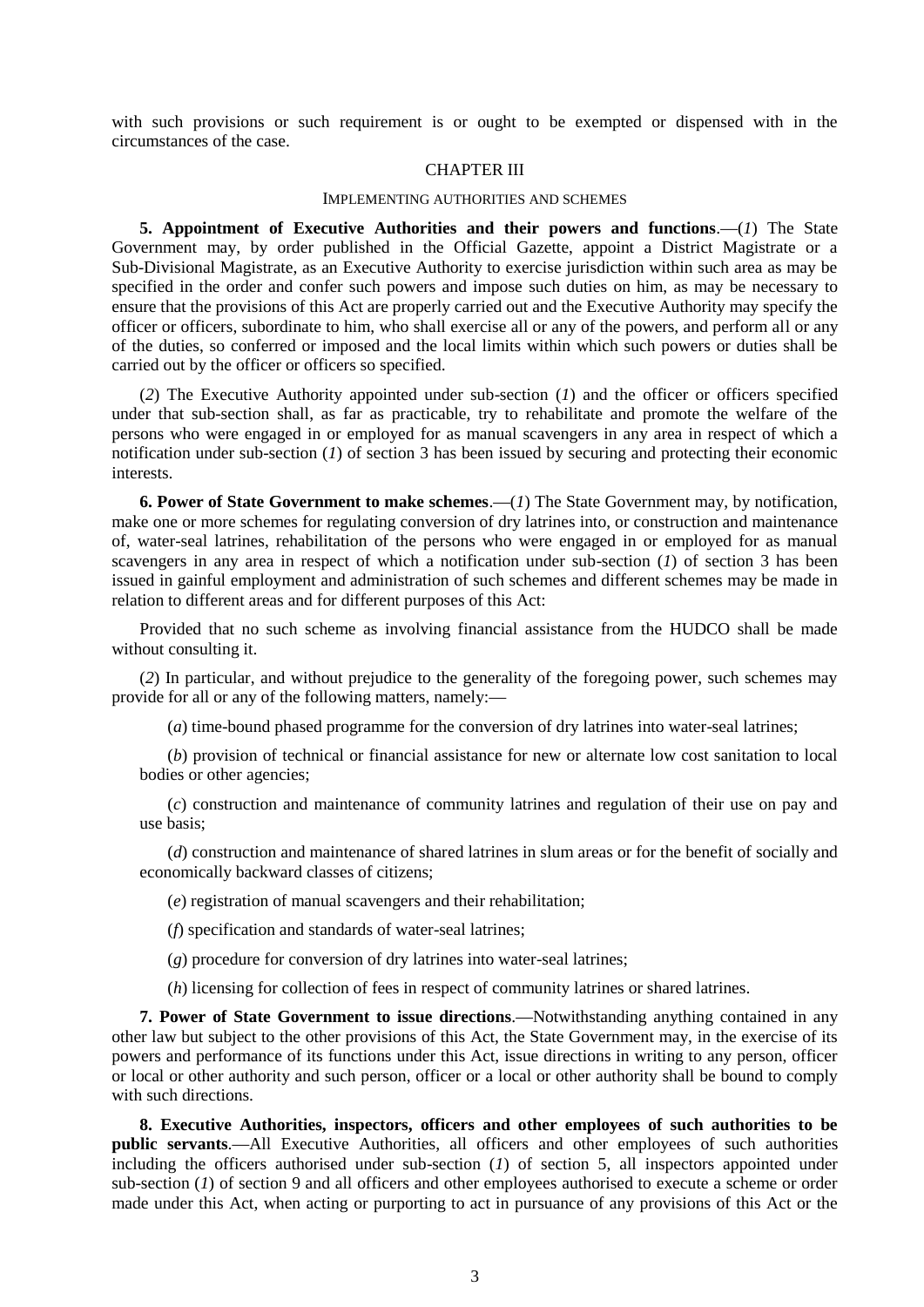rules or schemes made or orders or directions issued thereunder, shall be deemed to be public servants within the meaning of section 21 of the Indian Penal Code (45 of 1860).

**9. Appointment of inspectors and their powers of entry and inspection**.**—**(*1*) The State Government may, by notification, appoint such persons as it may think fit to be inspectors for the purposes of this Act, and define the local limits within which they shall exercise their powers under this Act.

(*2*) Every inspector within the local limits of jurisdiction of an Executive Authority shall be subordinate to such authority.

(*3*) Subject to any rules made in this behalf by the State Government, an inspector may, within the local limits of his jurisdiction, enter, at all reasonable times, with such assistance as he considers necessary, any place for the purpose of**—**

(*a*) performing any of the functions of the Executive Authority entrusted to him;

(*b*) determining whether and if so in what manner, any such functions are to be performed or whether any provisions of this Act or the rules, orders or schemes made thereunder or any notice, order, direction or authorisation served, made, given or granted under this Act is being or has been complied with;

(*c*) examining and testing any latrine or for conducting an inspection of any building in which he has reason to believe that an offence under this Act or the rules, orders or schemes made thereunder has been or is being or is about to be committed and to prevent or mitigate environmental pollution.

**10. Power of Executive Authority to prevent environmental pollution in certain cases**.**—**(*1*) On receipt of information with respect to the fact or apprehension of any occurrence of contravention of the provisions of section 3, whether through intimation by some person or on a report of the inspector or otherwise, the Executive Authority shall, as early as practicable, besides taking any other action under this Act, direct the owner or occupier of the premises to take such remedial measures, as may be necessary, within such reasonable time as may be specified therein and in case the owner or occupier, as the case may be, fails to comply with such directions, cause such remedial measures to be taken as are necessary to prevent or mitigate the environmental pollution at the cost of such owner or occupier of the premises.

(*2*) The expenses, if any, incurred by the Executive Authority with respect to the remedial measures referred to in sub-section (*1*), together with interest at such rate as the State Government may specify from the date when a demand for the expenses is made until it is paid, may be recovered by such authority or agency from the person concerned as arrears of land revenue or of public demand.

**11. Duty of HUDCO to extend financial assistance in certain cases**.**—**(*1*) Notwithstanding anything contained in its Memorandum of Association or Articles of Association or schemes for the grant of loans for housing and urban development, it shall be the duty of HUDCO to extend, in suitable cases, financial assistance for the implementation of such schemes for the construction of water-seal latrines as may be made under section 6.

(*2*) The financial assistance referred to in sub-section (*1*) may be extended by HUDCO on such terms and conditions (including on easy and concessional rates of interest) and in such manner as it may think fit in each case or class of cases.

**12. Power to levy fee**.**—**Any order or scheme which the State Government is empowered to make under this Act may, notwithstanding the absence of any express provision to that effect, provide for levy of fees in respect of**—**

- (*a*) community latrines constructed under a scheme on pay and use basis; or
- (*b*) shared latrines constructed under a scheme; or
- (*c*) supply of copies of documents or orders or extracts thereof; or
- (*d*) licensing of contractors for construction of water-seal latrines; or

(*e*) any other purpose or matter involving rendering of service by any officer, committee or authority under this Act or any rule, direction, order or scheme made thereunder: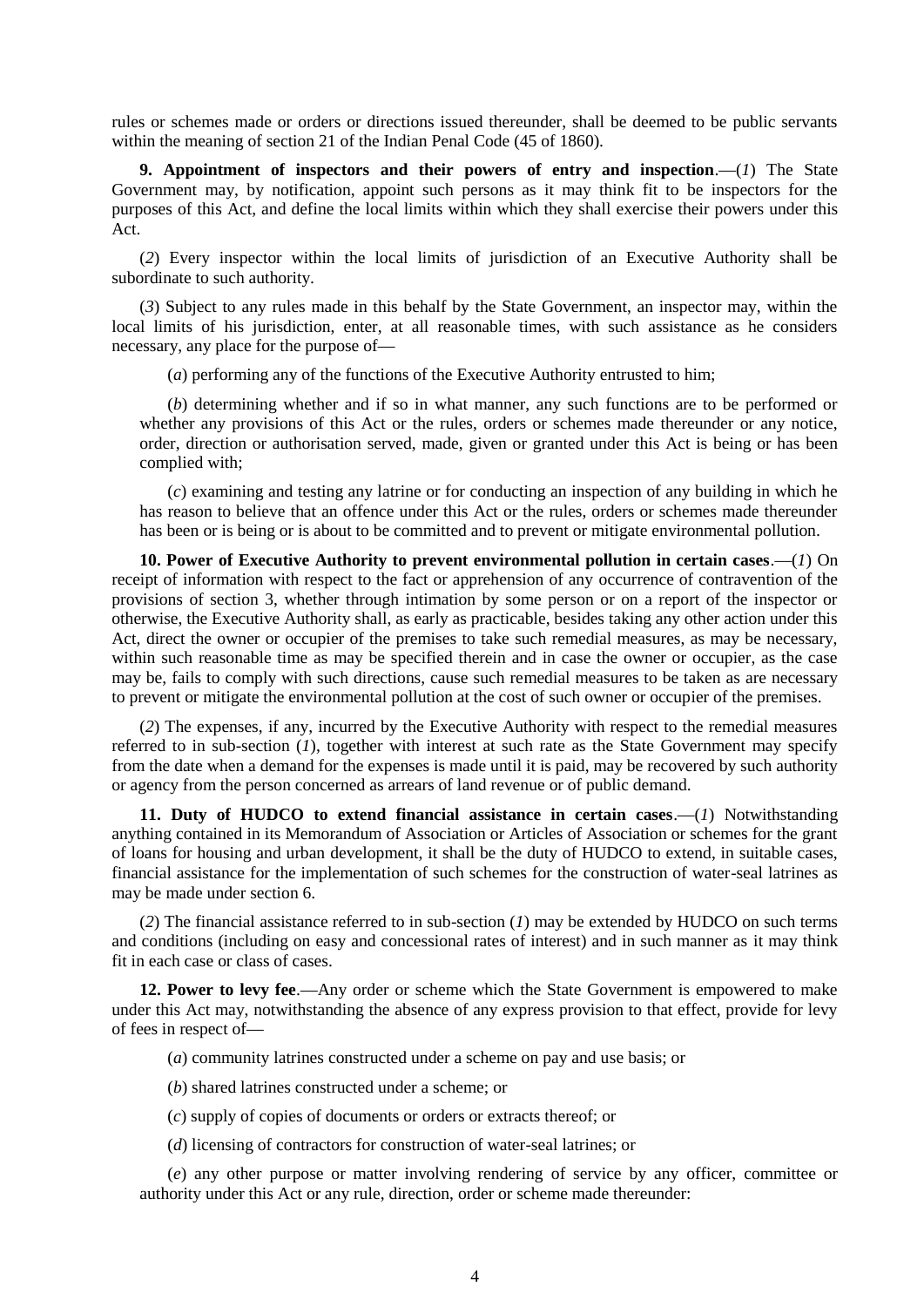Provided that the State Government may, if it considers necessary so to do, in the public interest, by general or special order published in the Official Gazette, grant exemption on such grounds as it deems fit from the payment of any such fee either in part or in full.

**13. Constitution of committees**.**—**(*1*) The Central Government may, by notification, constitute**—**

(*a*) one or more Project Committees for appraising of the schemes for the construction of water-seal latrines in the country;

(*b*) one or more Monitoring Committees to monitor the progress of such schemes;

(*c*) such other committees for such purposes of the Act and with such names as the Central Government may deem fit.

(*2*) The composition of the committees constituted by the Central Government, the powers and functions thereof, the terms and conditions of appointment of the members of such committees and other matters connected therewith shall be such as the Central Government may prescribe.

(*3*) The members of the committees under sub-section (*1*) shall be paid such fees and allowances for attending the meetings as may be prescribed.

(*4*) The State Government may, by notification, constitute**—**

(*a*) one or more State Co-ordination Committees for coordinating and monitoring of the programmes for the construction of water-seal latrines in the State and rehabilitation of the persons who were engaged in or employed for as manual scavengers in any area in respect of which a notification under sub-section (*1*) of section 3 has been issued;

(*b*) such other committees for such purpose of the Act and with such names as the State Government may deem fit.

(*5*) The composition of the committees constituted by the State Government the powers and functions thereof, the terms and conditions of the members of such committees and other matters connected therewith shall be such as the State Government may prescribe.

(*6*) The members of the committees under sub-section (*4*) shall be paid such fees and allowances for attending the meetings as may be prescribed.

#### CHAPTER IV

# PENALTIES AND PROCEDURE

**14. Penalty for contravention of the provisions of the Act and rules, orders, directions and schemes**.**—**Whoever fails to comply with or contravenes any of the provisions of this Act, or the rules or schemes made or orders or directions issued thereunder, shall, in respect of each such failure or contravention be punishable with imprisonment for a term which may extend to one year or with fine, which may extend to two thousand rupees, or with both, and in case the failure or contravention continues, with additional fine which may extend to one hundred rupees for every day during which such failure or contravention continues after the conviction for the first such failure or contravention.

**15. Offences by companies.—(***1***)** If the person committing an offence under this Act is a company, the company as well as every person in charge of, and responsible to, the company for the conduct of its business at the time of the commission of the offence, shall be deemed to be guilty of the offence and shall be liable to be proceeded against and punished accordingly:

Provided that nothing contained in this sub-section shall render any such person liable to any punishment, if he proves that the offence was committed without his knowledge or that he had exercised all due diligence to prevent the commission of such offence.

(*2*) Notwithstanding anything contained in sub-section (*1*), where an offence under this Act has been committed by a company and it is proved that the offence has been committed with the consent or connivance of, or that the commission of the offence is attributable to any neglect on the part of any director, manager, managing agent or such other officer of the company, such director, manager, managing agent or such other officer shall also be deemed to be guilty of that offence and shall be liable to be proceeded against and punished accordingly.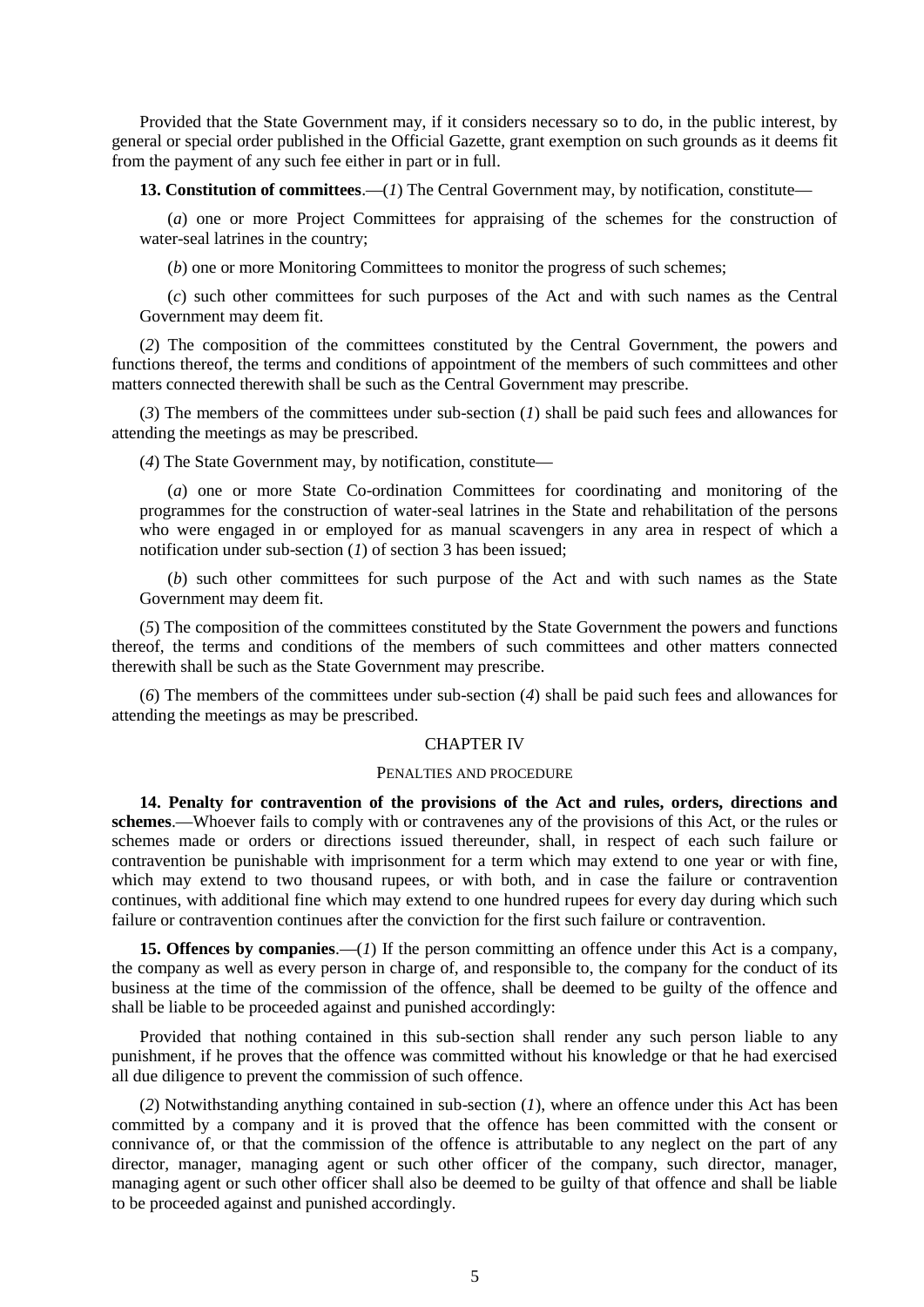*Explanation*.**—**For the purposes of this section,**—**

(*a*) "company" means any body corporate and includes a firm or other association of individuals; and

(*b*) "director", in relation to a firm, means a partner in the firm.

**16. Offences to be cognizable**.**—**Notwithstanding anything contained in the Code of Criminal Procedure, 1973 (2 of 1974), every offence under this Act shall be cognizable.

**17. Provision in relation to jurisdiction**.**—**(*1*) No court inferior to that of a Metropolitan Magistrate or a Judicial Magistrate of the first class shall try any offence under this Act.

(*2*) No prosecution for any offence under this Act shall be instituted except by or with the previous sanction of the Executive Authority.

(*3*) No court shall take cognizance of any offence under this Act except upon a complaint made by a person generally or specially authorised in this behalf by the Executive Authority.

**18. Limitation of prosecution**.**—**No court shall take cognizance of an offence punishable under this Act unless the complaint thereof is made within three months from the date on which the alleged commission of the offence came to the knowledge of the complainant.

# CHAPTER V

## **MISCELLANEOUS**

**19. Information, reports or returns**.**—**The Central Government may, in relation to its functions under this Act, from time to time, require any person, officer, State Government or other authority to furnish to it, any prescribed authority or officer any reports, returns, statistics, accounts and other information as may be deemed necessary and such person, officer, State Government or other authority, as the case may be, shall be bound to do so.

**20. Protection of action taken in good faith**.**—**No suit, prosecution or other legal proceedings shall lie against the Government or any officer or other employee of the Government or any authority constituted under this Act or executing any scheme made under this Act or any member, officer or other employee of such authority or authorities in respect of anything which is done or intended to be done in good faith in pursuance of this Act or the rules or schemes made, or the orders or directions issued, thereunder.

**21. Effect of other laws and agreements inconsistent with the Act**.**—**(*1*) Subject to the provisions of sub-section (*2*), the provisions of this Act, the rules, schemes or orders made thereunder shall have effect notwithstanding anything inconsistent therewith contained in any enactment other than this Act, custom, tradition, contract, agreement or other instrument.

(*2*) If any act or omission constitutes an offence punishable under this Act and also under any other Act, then, the offender found guilty of such offence shall be liable to be punished under the other Act, and not under this Act.

**22. Power of Central Government to make rules**.**—**(*1*) The Central Government may, by notification, make rules to carry out the provisions of this Act.

(*2*) Without prejudice to the generality of the foregoing power, such rules may provide for all or any of the following matters, namely:**—**

(*i*) the composition of the Project Committees, Monitoring Committees and other committees constituted by the Central Government under sub-section (*1*) of section 13, the powers and functions thereof, the number of members and their terms and conditions of appointment and other matters connected therewith;

(*ii*) the fees and allowances to be paid to the members of the committees constituted under sub-section (*1*) of section 13.

(*3*) Every rule made by the Central Government under this Act, shall be laid, as soon as may be after it is made, before each House of Parliament, while it is in session, for a total period of thirty days which may be comprised in one session or in two or more successive sessions, and if, before the expiry of the